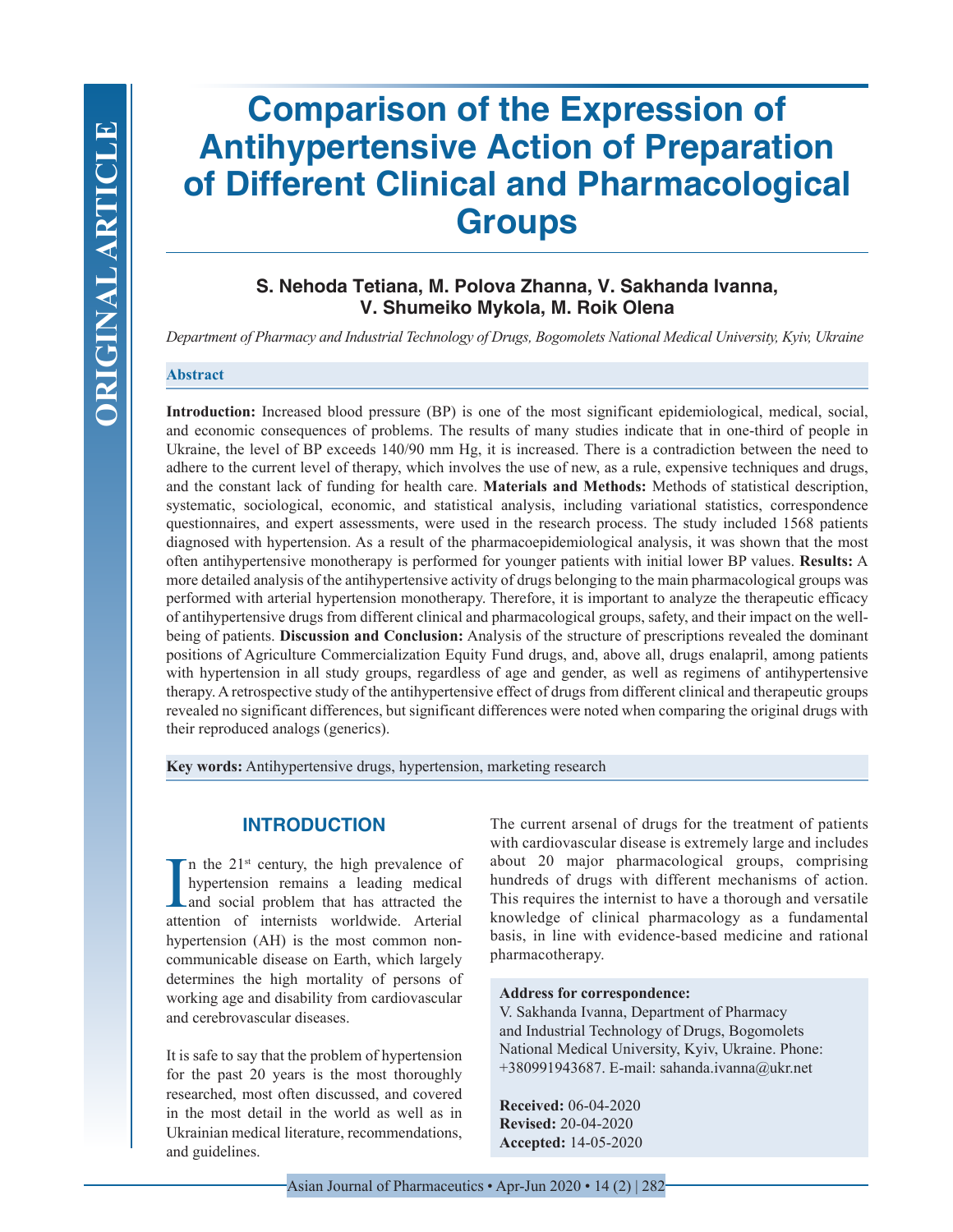The purpose of our study was to perform a comprehensive clinical study of the most common antihypertensive drugs from different clinical and pharmacological groups, taking into account the severity of their antihypertensive and organoprotective effects, as well as safety indicators.[1-4]

## **MATERIALS AND METHODS**

The methodological basis of the study was the modern concept of market research in the pharmaceutical market, the methodology of systematic analysis. Using the content is the analysis of medical histories, the assortment is analyzed, and the basic tendencies of consumption of drugs for the treatment of hypertension at the outpatient and inpatient stage of treatment are identified.<sup>[5-7]</sup>

The study included 1568 patients diagnosed with hypertension. The criteria for inclusion of patients in the study were the presence of grade II AH with a risk of 3–4 and age from 40 to 80 years. In the future, patients were divided into six groups, depending on the drugs used. The mean age of the patients was  $59.7 \pm 0.8$  years, for women –  $60.6 \pm 1.0$ years and for men –  $57.4 \pm 1.5$  years. The study involved 653 men and 915 women. The duration of the disease ranged from 1 year to 35 years, with an average of  $12 \pm 0.98$  years.

The effectiveness of therapy was evaluated by surrogate points by reducing systolic and diastolic blood pressure (DBP).[8-10] The use of two or three or more antihypertensive drugs is common in elderly patients with initially high blood pressure (BP). Analysis of the structure of prescriptions of drugs revealed the dominant positions of drugs.

## **RESULTS**

The analysis of variance identified significant differences in baseline systolic BP (SBP) scores in the study groups, and multiple comparisons of the groups using the Newman-Keyles<sup>[9]</sup> test revealed that baseline SBP was lower ( $P < 0.05$ ) in patients with received beta-blockers in comparison with the group of patients treated with Agriculture Commercialization Equity Fund (ACEF), combination drugs and drugs of central action [Table 1]. In addition, the comparative crossgroup analysis showed that initially high levels of SBP were observed in patients receiving central-acting, combined, and reserpine-containing drugs, which, moreover, were administered for the longest time  $(P < 0.05)$ . The original DBP levels had no statistically significant differences in all the comparison groups.

In all compared groups, the levels of DBP achieved were not significantly different, while the achieved level of SBP with beta-blockers was lower ( $P < 0.05$ ) compared to the group of patients receiving ACEF, combination drugs, and central actions. However, as shown above, this was noted against the background of a lower baseline SBP value in patients treated with beta-blockers.

However, it should be noted that against the background of treatment with drugs of all presented clinical and pharmacological groups, there was a significant  $(P < 0.05)$ decrease in the levels of SBP and DBP. A comparison of the severity of the antihypertensive activity of these groups represented in the percentage decrease in BP revealed no differences of statistically significant nature.

Next, an intragroup comparative analysis of the antihypertensive activity of drugs was carried out. The algorithm for statistical analysis of the results also included a group (by drugs) comparison by means of the analysis of variance, and in the case of inhomogeneity, the Newman-Keyles test was applied. The t-test was also used to compare group averages.

A comparison of the severity of the antihypertensive effects of ACEF presented by enalapril, captopril, perindopril, and fosinopril showed that there were some differences in the reduction of BP in the groups of patients to whom these drugs were assigned as monotherapy [Table 2]. However, the baseline SBPs and DBPs in all these groups had no significant differences.

| Table 1: The average duration of admission, baseline, achieved level, and degree of decrease in blood<br>pressure when prescribing different groups of antihypertensive drugs in monotherapy |                                         |                                                 |                |                                 |                |                                  |                |  |  |  |
|----------------------------------------------------------------------------------------------------------------------------------------------------------------------------------------------|-----------------------------------------|-------------------------------------------------|----------------|---------------------------------|----------------|----------------------------------|----------------|--|--|--|
| <b>Group of drugs</b>                                                                                                                                                                        | <b>Average duration-of</b><br>reception | The original level of<br>blood pressure (mm Hg) |                | Atomic-level reached<br>(mm Hg) |                | Decrease in blood<br>pressure, % |                |  |  |  |
|                                                                                                                                                                                              |                                         | <b>SBP</b>                                      | <b>DBP</b>     | <b>SBP</b>                      | <b>DBP</b>     | <b>SBP</b>                       | <b>DBP</b>     |  |  |  |
| <b>ACEF</b>                                                                                                                                                                                  | $8.5 \pm 0.7$                           | $165.5 \pm 1.5$                                 | $97.9 \pm 0.7$ | $147.4 \pm 1.6$                 | $89.1 \pm 0.8$ | $10.9 + 1.8$                     | $8.9 + 1.6$    |  |  |  |
| Beta blockers                                                                                                                                                                                | $10.2 + 2.0$                            | $156.4 + 2.3*$                                  | $98.6 \pm 1.2$ | $133.8 + 2.2*$                  | $85.4 \pm 1.2$ | $14.5 \pm 3.6$                   | $13.4 \pm 3.5$ |  |  |  |
| <b>Diuretics</b>                                                                                                                                                                             | $12.9 + 6.3$                            | $161.8 \pm 3.7$                                 | $97.4 \pm 1.2$ | $141.2 \pm 3.5$                 | $85.6 \pm 1.6$ | $12.7 + 4.8$                     | $12.1 + 4.7$   |  |  |  |
| Calcium antagonists                                                                                                                                                                          | $9.3 + 1.5$                             | $163.1 \pm 3.3$                                 | $95.3 \pm 3.1$ | $139.2 + 2.2$                   | $84.2 \pm 1.2$ | $14.7 + 4.2$                     | $11.7 \pm 3.8$ |  |  |  |
| Central action drugs                                                                                                                                                                         | $7.1 \pm 2.1$                           | $175.1 \pm 5.6$                                 | $96.6 \pm 2.4$ | $154.2 + 4.8$                   | $87.4 \pm 2.1$ | $11.9 \pm 6.2$                   | $9.5 + 5.6$    |  |  |  |
| Combination drugs                                                                                                                                                                            | $23.6 + 5.2^*$                          | $172.7 + 3.1$                                   | $97.2 + 2.3$   | $149.0+2.4$                     | $88.9 \pm 1.3$ | $13.7 \pm 3.2$                   | $8.5 \pm 2.6$  |  |  |  |

\**P*<0.05 in accordance with the Newman-Keyles criterion[10]. ACEF: Agriculture Commercialization Equity Fund, SBP: Systolic blood pressure, DBP: Diastolic blood pressure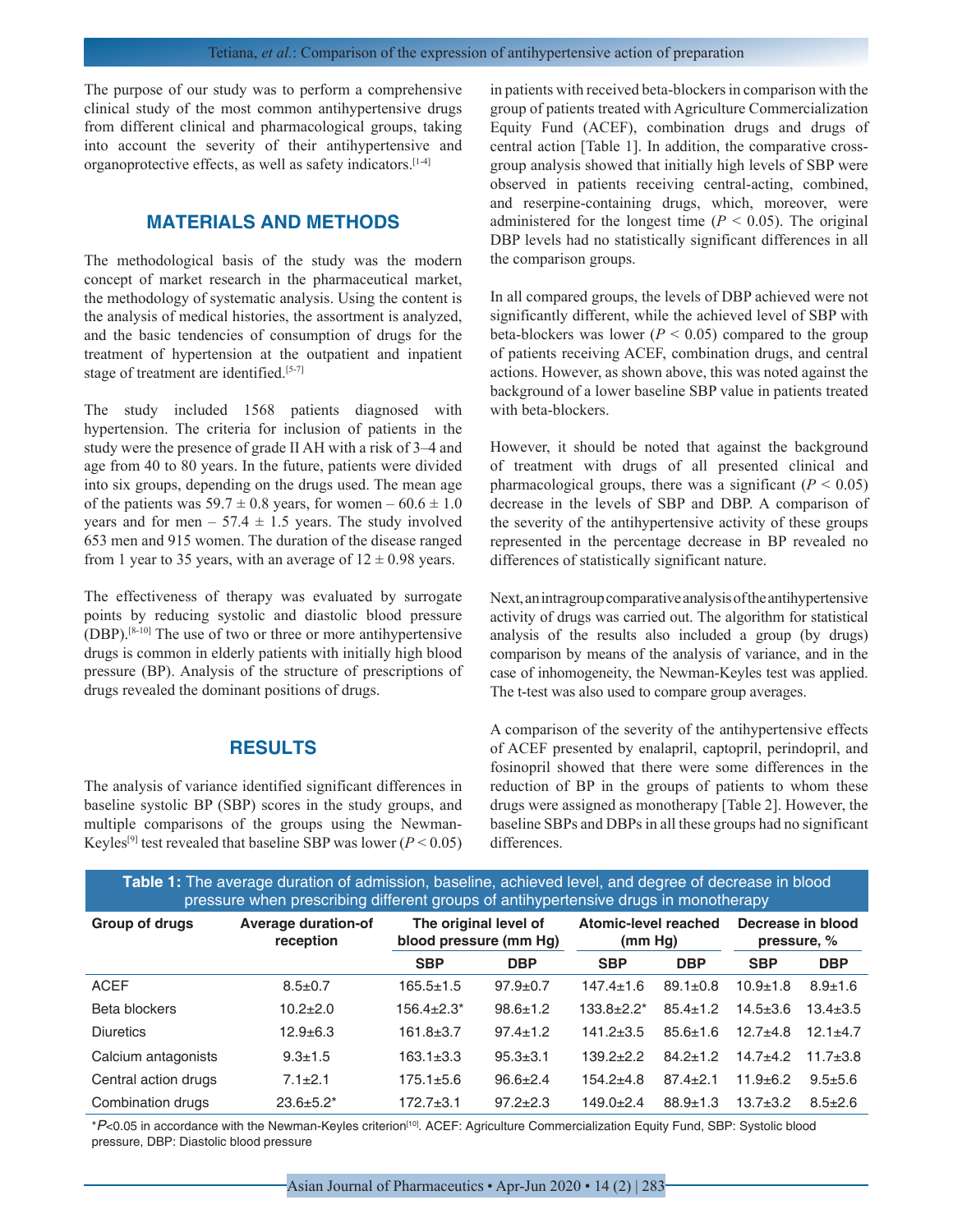Tetiana, *et al.*: Comparison of the expression of antihypertensive action of preparation

| Table 2: The structure and performance indicators of ACEF drugs prescribed as antihypertensive monotherapy |                            |                  |                       |                                                 |                 |                                 |                             |                                  |                 |
|------------------------------------------------------------------------------------------------------------|----------------------------|------------------|-----------------------|-------------------------------------------------|-----------------|---------------------------------|-----------------------------|----------------------------------|-----------------|
| The name of<br>the drug                                                                                    | Part of<br>appointments, % |                  | Average<br>daily dose | The original level of<br>blood pressure (mm Hg) |                 | Atomic-level reached<br>(mm Hg) |                             | Decrease in blood<br>pressure, % |                 |
|                                                                                                            | In the<br>group            | In a<br>subgroup | (mg/day)              | <b>SBP</b>                                      | <b>DBP</b>      | <b>SBP</b>                      | <b>DBP</b>                  | <b>SBP</b>                       | <b>DBP</b>      |
| Enalapril                                                                                                  |                            |                  |                       |                                                 |                 |                                 |                             |                                  |                 |
|                                                                                                            | 69.5                       |                  | $9.1 \pm 0.5$         | $164.1 \pm 1.8$                                 | $97.3 \pm 0.9$  | $145.0 \pm 2.0$                 | $88.5 \pm 1.0$              | $11.6 \pm 2.2$                   | $9.0 + 2.0$     |
| Enap                                                                                                       |                            | 38.7             | $10.2 \pm 0.8$        | $162.1 \pm 2.6$                                 | $98.9 + 1.1$    | $140.2 \pm 2.5$                 | $88.6 \pm 1.4*$             | $13.5 + 3.6$                     | $10.4 \pm 3.2$  |
| Enam                                                                                                       |                            | 24.9             | $8.1 \pm 0.9$         | $161.9 + 3.8$                                   | $94.8 \pm 1.9$  | $153.1 \pm 15.1^*$              | $90.6 \pm 2.6^*$            | $5.4 \pm 2.9$                    | $4.4 \pm 2.6$   |
| Ednit                                                                                                      |                            | 24.6             | $7.3 + 0.8$           | $171.3 + 4.8$                                   | $101.3 \pm 2.1$ | $138.3 \pm 3.7$                 | $87.1 \pm 2.0^*$            | $19.3 + 8.2$                     | $14.0 \pm 7.2$  |
| Enalapril                                                                                                  |                            | 7.9              | $9.6 + 0.7$           | $170.8 \pm 3.9$                                 | $94.2 \pm 2.8$  | $150.0 \pm 3.5^*$               | $87.1 \pm 1.8$ <sup>*</sup> | $12.2 + 8.8$                     | $7.5 + 5.5$     |
| Renitek                                                                                                    |                            | 3.9              | $7.5 \pm 1.4$         | $170.0 \pm 7.2$                                 | $98.8 + 4.3$    | $140.0 \pm 0.0$                 | $80.0 + 0.0$                | $17.6 \pm 14.4$                  | $19.0 \pm 14.8$ |
| Captopril                                                                                                  |                            |                  |                       |                                                 |                 |                                 |                             |                                  |                 |
|                                                                                                            | 26.2                       |                  | $47.3 \pm 2.7$        | $167.9 \pm 3.0$                                 | $99.3 + 1.3$    | $153.1 \pm 2.7$                 | $90.7 \pm 1.3$              | $8.8 \pm 2.9$                    | $8.6 \pm 2.8$   |
| Capoten                                                                                                    |                            | 77.6             | $49.9 \pm 3.2^*$      | $167.1 \pm 3.6$                                 | $99.7 \pm 1.5$  | $154.3 \pm 3.2$                 | $90.4 \pm 1.6$              | $7.7 \pm 3.0$                    | $9.3 + 3.3$     |
| Tensiomin                                                                                                  |                            | 12.2             | $26.7 + 5.7$          | $163.3 + 5.6$                                   | $99.2 + 4.2$    | $158.3 \pm 7.9$                 | $91.7 \pm 3.0$              | $3.1 \pm 5.2$                    | $7.6 + 8.0$     |
| Captopril                                                                                                  |                            | 10.2             | $27.4 \pm 8.2$        | $182.5 \pm 6.3$                                 | $95.0 \pm 2.9$  | $162.5 \pm 2.5$                 | $92.5 + 4.8$                | $11.0 + 11.8$                    | $2.6 \pm 6.1$   |
| Perindopril                                                                                                |                            |                  |                       |                                                 |                 |                                 |                             |                                  |                 |
|                                                                                                            | 3.7                        |                  |                       | $160.0 + 6.1$                                   | $97.9 \pm 2.5$  | $133.5 \pm 1.5$                 | $81.5 + 8.5$                | $16.6 \pm 14.1$                  | $16.4 \pm 14.0$ |
| Prestarium                                                                                                 |                            | 100              | 4.0                   | $160.0 + 6.0$                                   | $97.5 \pm 2.5$  | $133.5 \pm 1.5$                 | $81.5 + 8.5$                | $16.6 \pm 14.1$                  | $16.4 \pm 14.0$ |
| Fosinopril                                                                                                 |                            |                  |                       |                                                 |                 |                                 |                             |                                  |                 |
|                                                                                                            | 0.6                        |                  |                       | $168.8 + 5.4$                                   | $99.5 \pm 1.4$  | $132.8 \pm 7.6$                 | $81.9 + 6.4$                | $21.3 \pm 23.6$                  | $17.7 \pm 22.0$ |
| Monopril                                                                                                   |                            | 100              | 20.0                  | $168.8 + 5.4$                                   | $99.5 + 1.4$    | $132.8 + 7.6$                   | $81.9 \pm 6.4$              | $21.3 \pm 23.6$                  | $17.7 + 22.0$   |

\**P*<0.05 in accordance with the Newman-Keyles criterion. ACEF: Agriculture Commercialization Equity Fund, SBP: Systolic blood pressure, DBP: Diastolic blood pressure

The most commonly used ACEF was prescribed enalapril. They were presented with such drugs with the commercial names renitek, ednit, enalapril, enam, and enap. Baseline levels of SBP and DBP in patients taking these drugs did not have significantly significant differences.

However, an analysis of the achieved values of SBP and DBP against the background of the listed drugs, found that the prescription of renin resulted in a more pronounced decrease in SBP  $(P < 0.05)$ , compared with the use of enalapril and enam, as well as a decrease in DBP (*P* < 0.01), and compared to the average in other patient groups who used enalapril generics. Comparison of the antihypertensive activity of ednit and enap showed that they were slightly inferior to rhenique, but had no significant differences from the efficacy of this drug. As among the enalapril and ednit drugs, the highest number of monotherapy appointments had to be performed, a comparison of their antihypertensive activity was also performed with similar overall averages of the enalapril drug group. However, this comparison did not reveal significant differences. The severity of the antihypertensive effect of enalapril was comparable to that of enap. The lowest decrease in SBP and DBP was observed in the enam.

Indicators of BP reduction, expressed in percent, found the greatest hypotensive activity in renitek reduction DBP, and ednit – reduction SBP. The lowest percentage of decrease in SBP and DBP was observed in patients on a background of reception of the enam. However, significant differences when comparing these indicators were not found in significant variation of characteristics in the study groups, as evidenced by the large magnitude of the standard errors of the average values  $(\pm m)$ , which in this case was calculated for relative values. On the background of treatment with captopril, achieved the average level of SBP and DBP was not significant differences from the average value during therapy with preparations of enalapril. Multiple intergroup comparison (between the groups of patients who were treated by different drugs captopril) revealed significant  $(P < 0.05)$ difference only in the values assigned to the average dose Capoten, which was more than in the application tensiomin and captopril. All other parameters had no statistically significant differences. Achieved mean levels of SBP and DBP during treatment with perindopril, although he had smaller absolute values compared to the hypotensive effect of other drugs; however, a large variation of values not possible to ascertain the reliability of these differences. The same is true in relation to the effectiveness of fosinopril submitted by the drug with the commercial name of Monopril.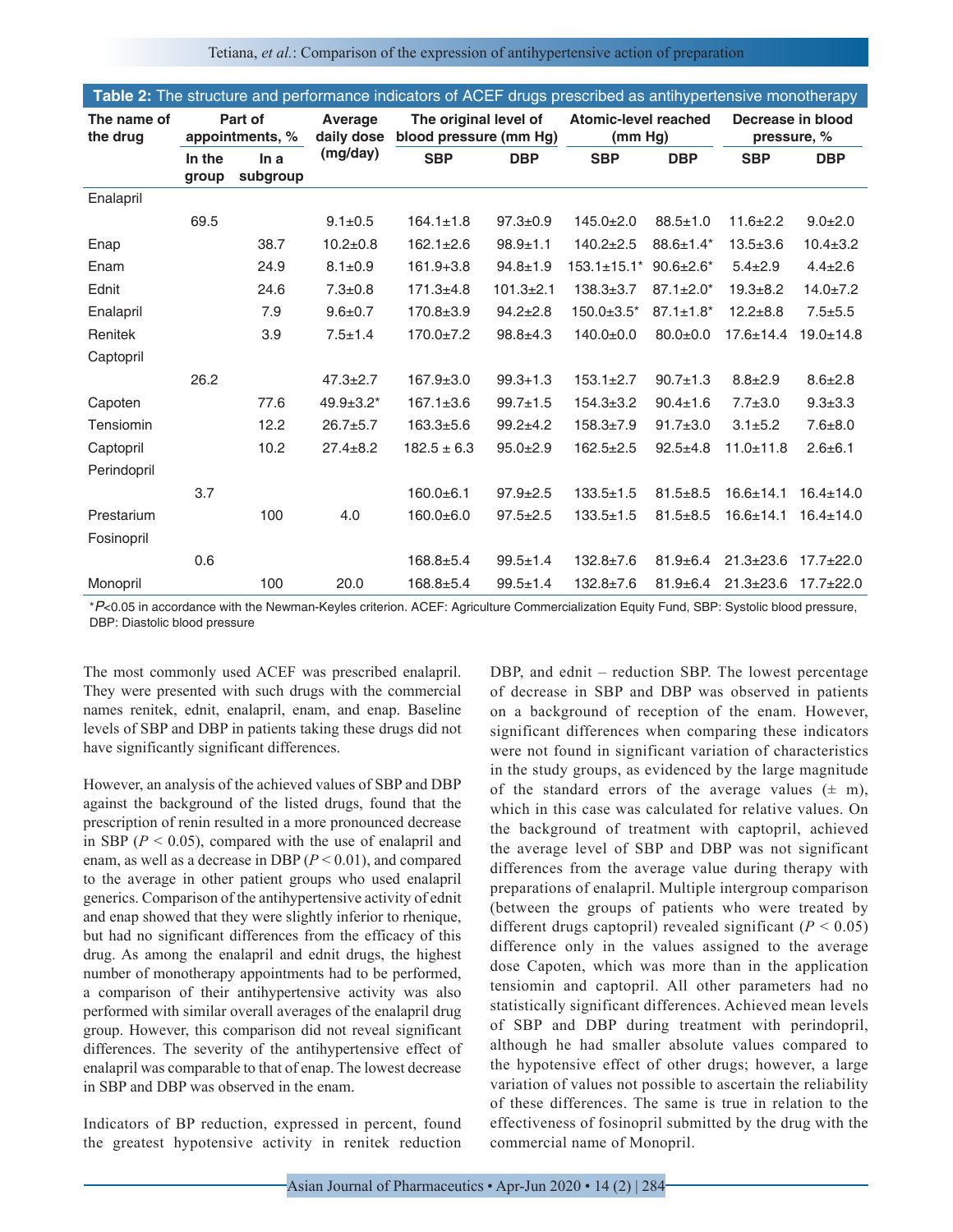As one of the criteria for the effectiveness of the study, drugs were investigated the achievement of patients in the target levels of BP. These figures for the compared groups of patients, expressed as a percentage, are presented in Figure 1.

Obviously, the highest percentage of patients who had reached the target BP levels was noted on the background of RENITEC®, PRESTARIUM, and Monopril. At the same time, the target SBP was not recorded in patients treated with captopril.

In the study of diuretics represented by indapamide (arifon and indapamide) and hydrochlorothiazide (hypothiazide), multiple interspecific statistical comparisons using analysis



**Figure 1:** Achievement of target blood pressure levels against angiotensin-converting enzyme therapy



**Figure 2:** Achievement of target blood pressure levels on the background of diuretic therapy

of variance revealed the heterogeneity of the original values of SBP. Analysis using the Newman-Keyles test showed that baseline SBP was significantly (*P* < 0.05) higher in the arifon group.

A comparison of the achieved average total SBP and DBP values in the groups of patients treated with indapamide and hydrochlorothiazide did not reveal any significant differences. At the same time, a cross-group comparison of the achieved BP on the background of taking arifon and indapamide showed a significant  $(P < 0.05)$  difference in the levels of SBP: In the group of patients treated with indapamide, it was lower. However, since the baseline SBP level in these patients was also lower than in the arifon group, the antihypertensive effect of these drugs was comparable. This is evidenced by the comparison of indicators of the percentage decrease in BP, which did not reveal statistically significant differences between them [Table 3].

A comparison of percentages of the number of patients who managed to reach the target levels of BP on the background of taking diuretic drugs is presented in Figure 2, indapamide preparations were the most effective against this criterion.

Indapamide was in the leading position to reach the SBP target and arifon was considered to be a DBP. However, these benefits were not statistically significant. No significant differences were found either when comparing the indapamide treatment groups or when comparing their indices with the hydrochlorothiazide treatment group.

The drugs used for monotherapy from the beta-blockers group were presented with the drugs atenolol (atenolol and atenobene) and propranolol (obsidian and anaprilin). A comparison of the overall mean baseline and achieved BP in these groups showed no significant differences. However, comparisons across subgroups (among patients taking this or that drug) using analysis of variance revealed a difference in the studied parameters. Multiple comparisons using the Newman-Keyles test determined that baseline DBP in the

| <b>Table 3:</b> Structure and performance of diuretic drugs prescribed as antihypertensive monotherapy |                            |                  |                       |                                                 |                |                                 |                |                                  |                |  |
|--------------------------------------------------------------------------------------------------------|----------------------------|------------------|-----------------------|-------------------------------------------------|----------------|---------------------------------|----------------|----------------------------------|----------------|--|
| The name of<br>the drug                                                                                | Part of<br>appointments, % |                  | Average<br>daily dose | The original level of<br>blood pressure (mm Hq) |                | Atomic-level reached<br>(mm Hg) |                | Decrease in blood<br>pressure, % |                |  |
|                                                                                                        | In the<br>group            | In a<br>subgroup | (mg/day)              | <b>SBP</b>                                      | <b>DBP</b>     | <b>SBP</b>                      | <b>DBP</b>     | <b>SBP</b>                       | <b>DBP</b>     |  |
| Indapamide                                                                                             |                            |                  |                       |                                                 |                |                                 |                |                                  |                |  |
|                                                                                                        | 68                         |                  | $2.4 \pm 0.1$         | $168.7 + 7.4$                                   | $98.8 \pm 1.5$ | $141.3 + 4.8$                   | $85.0 \pm 1.8$ | $14.6 \pm 7.4$                   | $12.8 \pm 7.0$ |  |
| Arifon                                                                                                 |                            | 76.4             | $2.5 \pm 0.0$         | $171.7 \pm 5.9^*$                               | $97.5 \pm 1.7$ | $146.7 + 5.4$                   | $85.0 \pm 1.9$ | $14.6 \pm 7.4$                   | $12.8 \pm 7.0$ |  |
| Indapamide                                                                                             |                            | 23.6             | $2.3 \pm 0.1$         | $157.5 + 2.5$                                   | $102.5 + 2.5$  | $125.0 + 5.0*$                  | $85.0 + 5.0$   | $20.6 \pm 15.3$                  | $17.1 + 14.2$  |  |
| Hydrochlorothiazide                                                                                    |                            |                  |                       |                                                 |                |                                 |                |                                  |                |  |
|                                                                                                        | 32                         |                  | $34.3 \pm 10.3$       | $149.4 + 4.7$                                   | $94.4 \pm 1.8$ | $140.0 + 5.4$                   | $86.3 \pm 3.8$ | $6.3 \pm 6.3$                    | $8.6 \pm 7.2$  |  |
| Hypothiazide                                                                                           |                            | 100              | $34.3 \pm 10.3$       | $149.4 + 4.7$                                   | $94.4 \pm 1.8$ | $140.0 + 5.4$                   | $86.3 \pm 3.8$ | $6.3 \pm 6.3$                    | $8.6 \pm 7.2$  |  |

\**P*<0.05 in accordance with the Newman-Keyles criterion. ACEF: Agriculture Commercialization Equity Fund, SBP: Systolic blood pressure, DBP: Diastolic blood pressure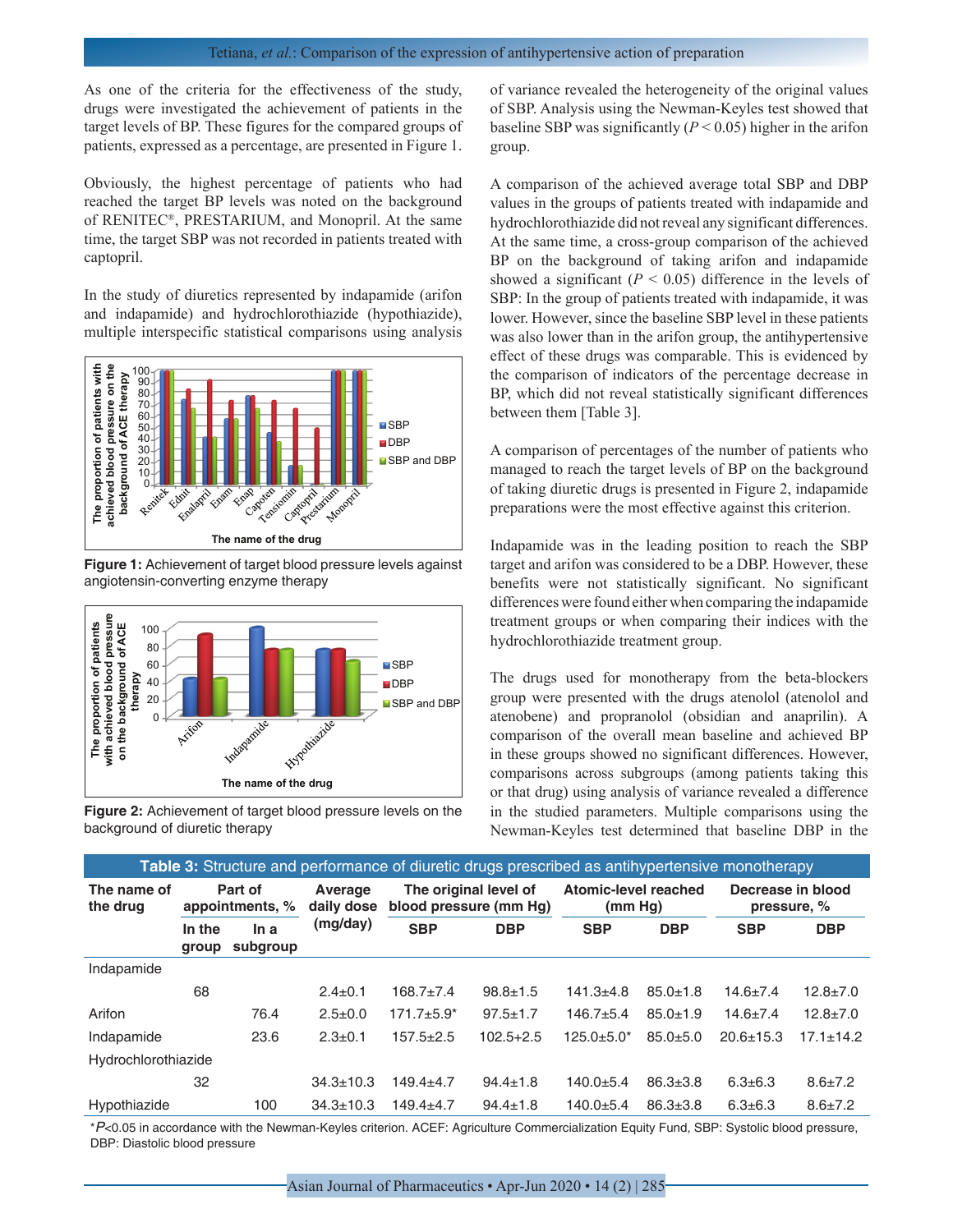group of patients treated with anaprilin was significantly  $(P < 0.05)$  lower than in patients in the other groups [Table 4].

A somewhat different pattern was observed when comparing the hypotensive action for anaprilin and obsidian. A lower value of the output of DBP in the subgroup taking anaprilin was recorded lower  $(P < 0.05)$  value of the achieved DBP. However, the severity of the hypotensive action of these drugs is presented; in the percent decrease in BP was comparable, as evidenced by the absence of significant differences. It was not revealed significant differences when comparing the percentage of BP reduction in subgroups who took the drugs atenolol and between groups on background treatment with atenolol and propranolol.

Clinical effectiveness of beta-blockers was also assessed in terms of the number of patients whose treatment was achieved target BP level. The results obtained in the study of this indicator are given in Table 4. The study group of drugs atenolol showed that almost all patients reached the target BP values during therapy atenobene. In the appointment of atenolol, these figures were somewhat lower. Achievements in all patients, the target level of DBP was observed in the



**Figure 3:** Achievement of target levels of blood pressure on the background of beta-blocker therapy

subgroup of patients who received anaprilin (propranolol). The therapy obsidian, compare the indicators had lower values than in the group of anaprilin. However, due to the great variability of the studied trait comparison of results within each group (separately in the group of atenolol and propranolol group), significant differences were not revealed. There were no significant differences when comparing the mean group values of atenolol and propranolol Figure 3.

Representatives of calcium antagonists for hypertension monotherapy were verapamil, diltiazem, and nifedipine. A comparison of the original mean values of the BP of these groups in the multiple statistical analyses revealed no significant differences. No heterogeneity of indicators was found even in the intra-group comparison [Table 5].

To assess the antihypertensive activity of calcium antagonists, a comparison of the average group indices of the studied drugs was performed, as well as an intra-group comparison. Preliminary analysis revealed that all of the following drugs contributed to a significant reduction in SBP and DBP levels compared to their baseline values.

The preparations of verapamil were represented by commercial names such as verapamil and isoptin. Patients treated with isoptin, in contrast to patients receiving verapamil, had lower values of baseline and achieved SBP and higher levels of baseline and achieved DBP, but these differences were not significant because of significant differences in BP. There were no significant differences and percentages of BP reduction.

The most numerous in terms of trade names were the nifedipine group. It was represented by such trade names of drugs as phenigidine, corinfar, cordafen, Cordaflex, nifedipine, adalat-osmo, and cordipin.

|                         | Table 4: Structure and effectiveness of beta-blockers for antihypertensive monotherapy |                  |                       |                                                 |                |                                 |                  |                                  |                 |  |
|-------------------------|----------------------------------------------------------------------------------------|------------------|-----------------------|-------------------------------------------------|----------------|---------------------------------|------------------|----------------------------------|-----------------|--|
| The name<br>of the drug | Part of<br>appointments, %                                                             |                  | Average<br>daily dose | The original level of<br>blood pressure (mm Hg) |                | Atomic-level reached<br>(mm Hg) |                  | Decrease in blood<br>pressure, % |                 |  |
|                         | In the<br>group                                                                        | In a<br>subgroup | (mg/day)              | <b>SBP</b>                                      | <b>DBP</b>     | <b>SBP</b>                      | <b>DBP</b>       | <b>SBP</b>                       | <b>DBP</b>      |  |
| Atenolol                |                                                                                        |                  |                       |                                                 |                |                                 |                  |                                  |                 |  |
|                         | 72.9                                                                                   |                  | $54.0 \pm 3.2$        | $153.2 + 2.2$                                   | $98.5 \pm 1.1$ | $130.3 \pm 1.9$                 | $84.3 \pm 1.5$   | $15.0 + 4.4$                     | $14.4 + 4.4$    |  |
| Atenolol                |                                                                                        | 97.1             | $53.0 + 3.0$          | $153.3 + 2.3$                                   | $98.5 + 1.1$   | $130.6 \pm 1.9$                 | $84.4 + 1.6$     | $14.8 + 4.1$                     | $14.3 + 4.1$    |  |
| Atenobene               |                                                                                        | 2.9              | $75.0 + 25.0$         | $149.5 \pm 0.5$                                 | $98.5 \pm 1.5$ | $122.5+2.5*$                    | $82.5 \pm 2.5$   | $18.1 \pm 22.2$                  | $16.2 + 21.3$   |  |
| Propranolol             |                                                                                        |                  |                       |                                                 |                |                                 |                  |                                  |                 |  |
|                         | 27.1                                                                                   |                  | $60.0 + 5.2$          | $164.0 \pm 7.0$                                 | $97.0 \pm 3.3$ | $139.0 + 4.8$                   | $87.5 \pm 2.0$   | $15.2 + 8.2$                     | $9.8 \pm 6.8$   |  |
| Obsidian                |                                                                                        | 53.8             | $60.0 + 11.5$         | $166.7 \pm 12.0$                                | $106.7 + 6.7$  | $146.7 + 8.8$                   | $93.3 \pm 3.3$   | $12.0 + 14.5$                    | $12.6 \pm 14.8$ |  |
| Anaprilin               |                                                                                        | 46.2             | $60.0 + 6.2$          | $162.9 + 9.2$                                   | $92.9 + 2.9*$  | $135.7 + 5.7$                   | $85.0 \pm 1.9^*$ | $16.7 + 10.3$                    | $8.5 \pm 7.7$   |  |

\**P*<0.05 in accordance with the Newman-Keyles criterion. ACEF: Agriculture Commercialization Equity Fund, SBP: Systolic blood pressure, DBP: Diastolic blood pressure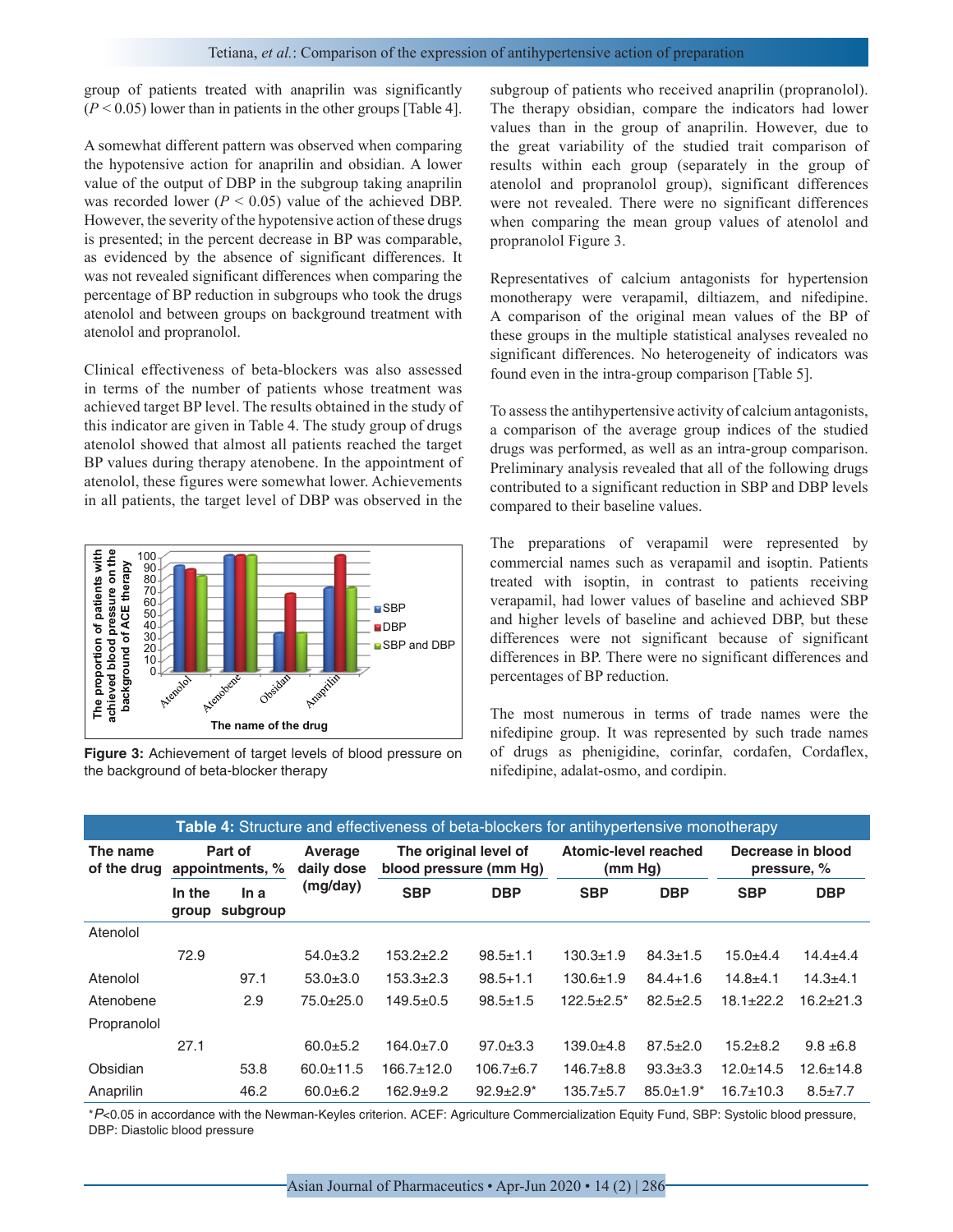Tetiana, *et al.*: Comparison of the expression of antihypertensive action of preparation

| <b>Table J.</b> Ottacture and performance of calcium antagonists to be administered as antihypertensive monotrerapy |                            |                 |                       |                                                 |                 |                                 |                 |                                  |                 |
|---------------------------------------------------------------------------------------------------------------------|----------------------------|-----------------|-----------------------|-------------------------------------------------|-----------------|---------------------------------|-----------------|----------------------------------|-----------------|
| The name<br>of the drug                                                                                             | Part of<br>appointments, % |                 | Average<br>daily dose | The original level of<br>blood pressure (mm Hg) |                 | Atomic-level reached<br>(mm Hg) |                 | Decrease in blood<br>pressure, % |                 |
|                                                                                                                     | In the<br>group            | Ina<br>subgroup | (mg/day)              | <b>SBP</b>                                      | <b>DBP</b>      | <b>SBP</b>                      | <b>DBP</b>      | <b>SBP</b>                       | <b>DBP</b>      |
| Verapamil                                                                                                           |                            |                 |                       |                                                 |                 |                                 |                 |                                  |                 |
|                                                                                                                     | 51.4                       |                 | $92.2 + 8.6$          | $165.8 + 4.9$                                   | $95.0 + 3.1$    | $139.4 \pm 3.4$                 | $83.3 \pm 1.4$  | $15.9 + 6.2$                     | $12.3 + 5.6$    |
| Verapamil                                                                                                           |                            | 72.2            | $92.9 \pm 10$         | $169.3 + 5.5$                                   | $93.6 \pm 3.9$  | $141.4 + 4$                     | $81.4 \pm 1$    | $16.5 \pm 7.1$                   | $13 \pm 6.5$    |
| <b>Isoptin</b>                                                                                                      |                            | 27.8            | 90±19.1               | $153.8 + 9$                                     | $100+3.5$       | $132.5+4.8$                     | 90±4.1          | $13.9 + 13.1$                    | 10±11.3         |
| Nifedipine                                                                                                          |                            |                 |                       |                                                 |                 |                                 |                 |                                  |                 |
|                                                                                                                     | 42.9                       |                 | $24.1 \pm 2.4$        | $162.1 \pm 4.7$                                 | $100.6 \pm 2.2$ | $137.4 \pm 3$                   | $84.1 \pm 2.1$  | $15.2 + 6.3$                     | $16.4 \pm 6.4$  |
| Phenigidine                                                                                                         |                            | 26.7            | $27.5 + 6.3$          | $167.5 \pm 7.5$                                 | $98.8 + 8.3$    | $137.5 \pm 2.5$                 | 78.8±3.2        | $17.9 + 14.5$                    | $20.5 + 15.2$   |
| Corinfar                                                                                                            |                            | 21              | $33.3 + 8.8$          | $160+17.3$                                      | $99.3 \pm 0.6$  | $136.7 \pm 7.6$                 | $88.3 \pm 1.4$  | $14.6 \pm 15.8$                  | $11.7 + 12.1$   |
| Cordafen                                                                                                            |                            | 19              | $23.3 + 3.3$          | $156.7 \pm 3.3$                                 | $103.3 + 6.7$   | $136.7 \pm 3.3$                 | $83.3 \pm 3.3$  | $12.8 + 14.9$                    | $19.4 \pm 17.7$ |
| Cordafleks                                                                                                          |                            | 13.3            | $15.0 + 5.0$          | $140.0 \pm 10$                                  | $102.5 \pm 2.5$ | $125.0 \pm 15.0$                | $80.0 \pm 10.0$ | $10.7 + 17.9$                    | $20+23.1$       |
| Nifedipine                                                                                                          |                            | 6.8             | $20.0 + 0.0$          | $165 \pm 2.9$                                   | $105 \pm 2.9$   | $153.3 \pm 3.3$                 | $93.3 \pm 6.7$  | $7.1 \pm 11.5$                   | $11.1 \pm 14.1$ |
| Adalat-osmo                                                                                                         |                            | 6.6             | $20.0+0.0$            | $158.5 \pm 1.5$                                 | $98.5 \pm 1.5$  | $122.5+2.5$                     | $79.5 + 0.5$    | $22.7 \pm 24.2$                  | $19.4 \pm 22.8$ |
| Cordipin                                                                                                            |                            | 6.6             | $20.0 + 0.0$          | $194.5 + 5.5$                                   | $92.5 + 5.5$    | $131.5 \pm 1.5$                 | $81.5 \pm 1.5$  | $35+47.7$                        | $11.1 \pm 31.4$ |
| Diltiazem                                                                                                           |                            |                 |                       |                                                 |                 |                                 |                 |                                  |                 |
|                                                                                                                     | 5.7                        |                 | $140 + 40$            | $155 + 5$                                       | $107.5 \pm 2.5$ | $145.0 \pm 15.0$                | $90.0 + 0.0$    | $6.5 \pm 14.2$                   | $16.3 \pm 21.3$ |
| <b>Diltiazem</b>                                                                                                    |                            | 100             | $140 + 40$            | $155 + 5$                                       | $107.5 \pm 2.5$ | $145.0 \pm 15.0$                | $90.0 + 0.0$    | $6.5 \pm 14.2$                   | $16.3 \pm 21.3$ |
|                                                                                                                     |                            |                 |                       |                                                 |                 |                                 |                 |                                  |                 |

**Table 5:** Structure and performance of calcium antagonists to be administered as antihypertensive monotherapy

\**P*<0.05 in accordance with the Newman-Keyles criterion. ACEF: Agriculture Commercialization Equity Fund, SBP: Systolic blood pressure, DBP: Diastolic blood pressure

Trade names of drugs, in this case, are presented to reduce their prevalence. The study of their antihypertensive activity showed that the most pronounced effect was observed in the drug with the trade name adalat-osmo, against the background of which the lowest level of SBP was achieved. However, this difference was not statistically significant. In addition, multiple statistical comparisons between subgroups of nifedipine preparations with different trade names revealed no significant differences in the rates of antihypertensive activity expressed not only in mm Hg but also represented as a percentage reduction in BP.

Analysis of the severity of the hypotensive effect of diltiazem showed that patients who used it had an increased level of mean baseline and average achieved DBP. However, analysis of variance and multiple cross-group comparisons using the Newman-Keyles test did not confirm the statistical significance of these differences compared to similar indicators of other groups.

When comparing of the percentage decrease in BP, it is necessary to note large values, standard error of the mean  $(\pm m)$ , which was calculated for relative values. In this case, it reflects not so much the heterogeneity of the compared indicator as it indicates the small number of the compared groups.

This statement is also true for indicators of achievement of target levels of BP, the comparison of which also revealed no significant differences.

The exception was the preparation with the commercial name of nifedipine, the use of which in patients was not accompanied by the achievement of the target level of the SBP [Figure 4].

Central action drugs were represented by methyldopa, clofeline, and reserpine. The appointment of methyldopa (dopegite) was carried out against the background of high initial BP, the values of which, however, were not significantly different from similar indicators of other groups. However, the achieved SBP level with the use of this drug was significantly  $(P < 0.05)$  lower. This was also reflected in the percentage decrease in BP, which among the other drugs of central action were highest in methyldopa [Table 6].

The study of the uses of combination drugs in antihypertensive monotherapy revealed the dominance of a reserpinecontaining drug with the commercial name Adelfan-Ezidrex. Further, the decreasing prevalence was followed by caposide, enap-N, andipal, viscaldix, and cristepin. The study of baseline BP values in patients of these groups revealed the heterogeneity of the compared indicators.

For the help of a large number of group portions, it was shown that they had a lower value for SBP in patients and they took andipal. Significantly turn around  $(P < 0.05)$ for the sake of reporting the number of cases before the illness was ill for viscaldix, the number was changed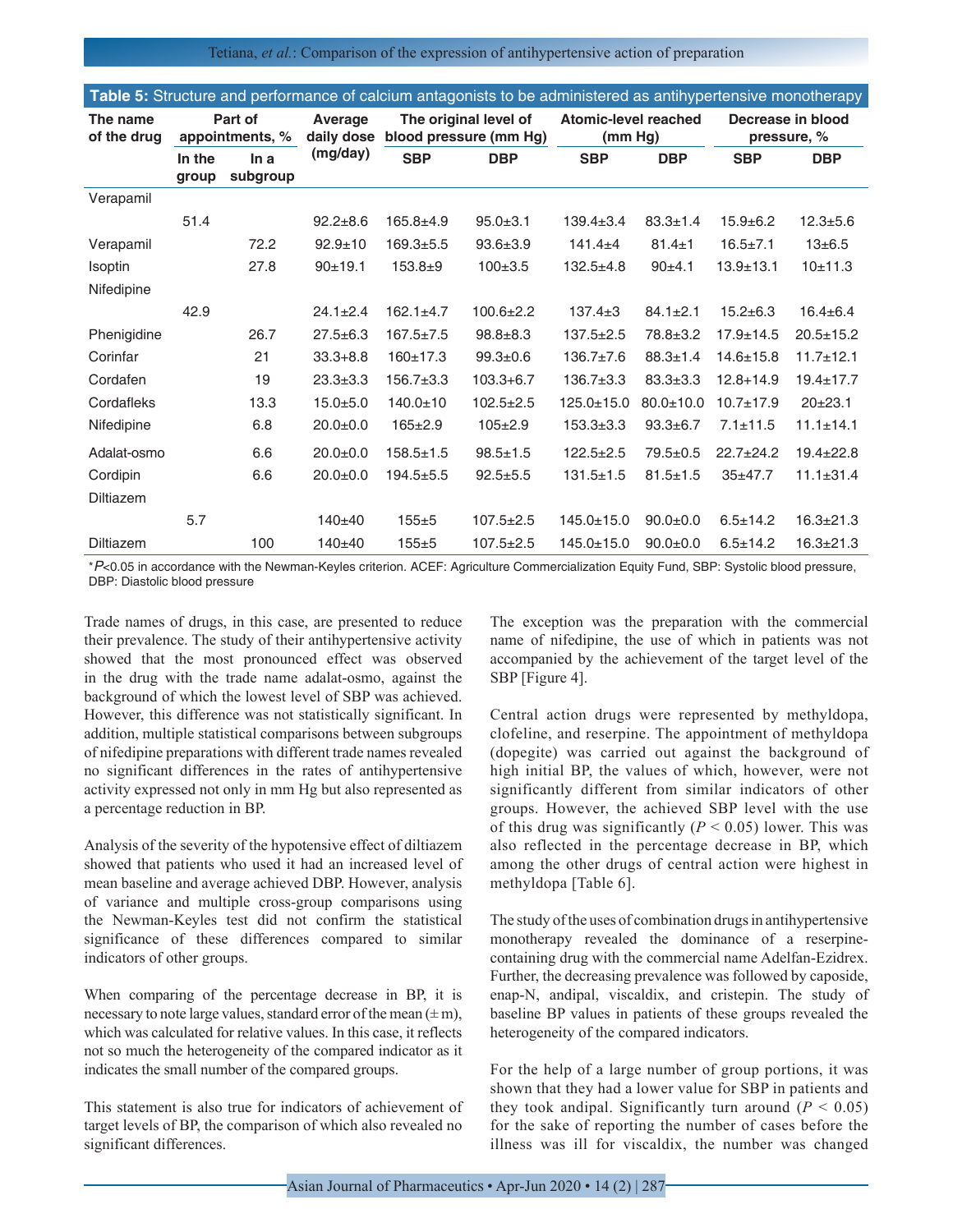to the higher value; for some average SBP values, the maximum was in the  $7<sup>th</sup>$  group of drugs [Table 7]. The highest number of dates DBP for all specified groups is not small enough of the available values.

Reached SBP and DBP in the parent groups, the patients were tried on monotherapy with combined drugs; they also did not significantly. Statistically significant indicators of boules appeared when there were more indicators of hypotensive activity of these drugs. The smallest value is the indicator in the group with the designated Andipal. However, through the great value of the standard milestone of the middle value, which was awarded for the old values, the price was not significant.



**Figure 4:** Achievement of target blood pressure levels against the background of calcium antagonists

## **DISCUSSION AND CONCLUSION**

Thus, in our pharmacoepidemiological study, it has been shown that antihypertensive monotherapy is most often performed for younger patients with initially lower BP. The use of two or three or more antihypertensive drugs is common in elderly patients with initially high BP.

Particularly noteworthy is the fact that the study sample used widely outdated, potentially dangerous drugs, which include reserpine-containing drugs and short-acting drugs, mainly nifedipine generics. At the same time, there were virtually no prescriptions for such beta-blockers as carvedilol, as well as prolonged calcium antagonists.

Low doses of antihypertensive drugs are usually prescribed for older patients, which is well-founded. However, in almost half of the patients studied, the target BP level was not reached.

The generic prevalence of antihypertensive drugs is shown to be prevalent in all groups. They are most widely represented by drug enalapril and nifedipine.

The data obtained as a result of a retrospective descriptive pharmacoepidemiological study are necessary for the further pharmacoeconomic study of antihypertensive drugs; however, they are not sufficient, since they only take into account the specifics of different alternatives and their therapeutic

| Table 6: Structure and efficacy indexes of central action drugs prescribed as antihypertensive monotherapy |                            |                                                 |                |                                 |                |                                  |                 |  |  |  |
|------------------------------------------------------------------------------------------------------------|----------------------------|-------------------------------------------------|----------------|---------------------------------|----------------|----------------------------------|-----------------|--|--|--|
| The name of the drug                                                                                       | Part of<br>appointments, % | The original level of<br>blood pressure (mm Hq) |                | Atomic-level reached<br>(mm Hg) |                | Decrease in blood<br>pressure, % |                 |  |  |  |
|                                                                                                            |                            | <b>SBP</b>                                      | <b>DBP</b>     | <b>SBP</b>                      | <b>DBP</b>     | <b>SBP</b>                       | <b>DBP</b>      |  |  |  |
|                                                                                                            |                            | $175.1 + 5.6$                                   | $96.6 \pm 2.4$ | $154.2 + 4.8$                   | $87.4 \pm 2.1$ | $11.9 + 6.2$                     | $9.5 + 5.6$     |  |  |  |
| Clofeline                                                                                                  | 57.1                       | $173.8 + 4.6$                                   | $93.8 \pm 1.8$ | $165.6 + 4.4$                   | 90±3.3         | $4.7 + 5.5$                      | $4.1 \pm 5.1$   |  |  |  |
| Methyldopa (dopegite)                                                                                      | 28.6                       | 188.8±115.3                                     | $105 \pm 6.1$  | $133.8 + 2.4*$                  | $81.8 \pm 1.2$ | $29.1 \pm 17.2$                  | $22.1 \pm 15.7$ |  |  |  |
| Reserpine                                                                                                  | 14.3                       | $153.5 \pm 3.5$                                 | $91.5 \pm 1.5$ | $149.5 \pm 10.5$                | $88.5 \pm 1.5$ | $2.6 + 9.2$                      | $3.3 \pm 10.3$  |  |  |  |

\**P*<0.05 in accordance with the Newman-Keyles criterion. SBP: Systolic blood pressure, DBP: Diastolic blood pressure

| <b>Table 7:</b> The structure and efficacy indicators of combination drugs prescribed as antihypertensive therapy |                            |                  |                                                 |                                 |                |                                  |                 |  |  |  |  |
|-------------------------------------------------------------------------------------------------------------------|----------------------------|------------------|-------------------------------------------------|---------------------------------|----------------|----------------------------------|-----------------|--|--|--|--|
| The name of<br>the drug                                                                                           | Part of<br>appointments. % |                  | The original level of blood<br>pressure (mm Hg) | Atomic-level reached<br>(mm Hq) |                | Decrease in blood<br>pressure. % |                 |  |  |  |  |
|                                                                                                                   |                            | <b>SBP</b>       | <b>DBP</b>                                      | <b>SBP</b>                      | <b>DBP</b>     | <b>SBP</b>                       | <b>DBP</b>      |  |  |  |  |
|                                                                                                                   |                            | $173 + 3.1$      | $96.9 \pm 2.3$                                  | $149 + 2.4$                     | $88.9 \pm 1.3$ | $13.9 \pm 3.2$                   | $8.3 \pm 2.5$   |  |  |  |  |
| Adelfan                                                                                                           | 53.4                       | $174.8 \pm 3.4$  | $93.9 + 3.3$                                    | $154.5 \pm 3.7$                 | $89.5 \pm 2.1$ | $11.6 + 4.1$                     | $4.7 \pm 2.7$   |  |  |  |  |
| Caposide                                                                                                          | 12.1                       | $174.3 + 5.7$    | $100.7 + 1.7$                                   | $142.9 + 5.2$                   | $88.6 \pm 4.0$ | $18.0 \pm 10.7$                  | $12.0 + 9.0$    |  |  |  |  |
| Enap-N                                                                                                            | 10.3                       | $170+6.8$        | $93.3 + 4.9$                                    | $148.3 + 8.3$                   | $88.3 \pm 3.1$ | $12.8 + 10.1$                    | $5.4 \pm 6.8$   |  |  |  |  |
| Andipal                                                                                                           | 8.6                        | $146.0 \pm 5.1*$ | $94.0 \pm 6.0$                                  | $144.0 + 8.7$                   | $92.0 \pm 2.0$ | $1.4 \pm 3.9$                    | $2.1 \pm 4.8$   |  |  |  |  |
| Viscaldix                                                                                                         | 8.6                        | $197+17.2$       | $107 + 7.7$                                     | $132 + 5.8$                     | $82.0 \pm 2.0$ | $33.0 \pm 15.7$                  | $23.4 \pm 14.1$ |  |  |  |  |
| Cristepin                                                                                                         | 6.9                        | $170+19.6$       | $110+17.3$                                      | $142.5 + 2.5$                   | $90+4.1$       | $16.2 + 13.9$                    | $18.2 \pm 14.6$ |  |  |  |  |

\**P*<0.05 in accordance with the Newman-Keyles criterion. SBP: Systolic blood pressure, DBP: Diastolic blood pressure